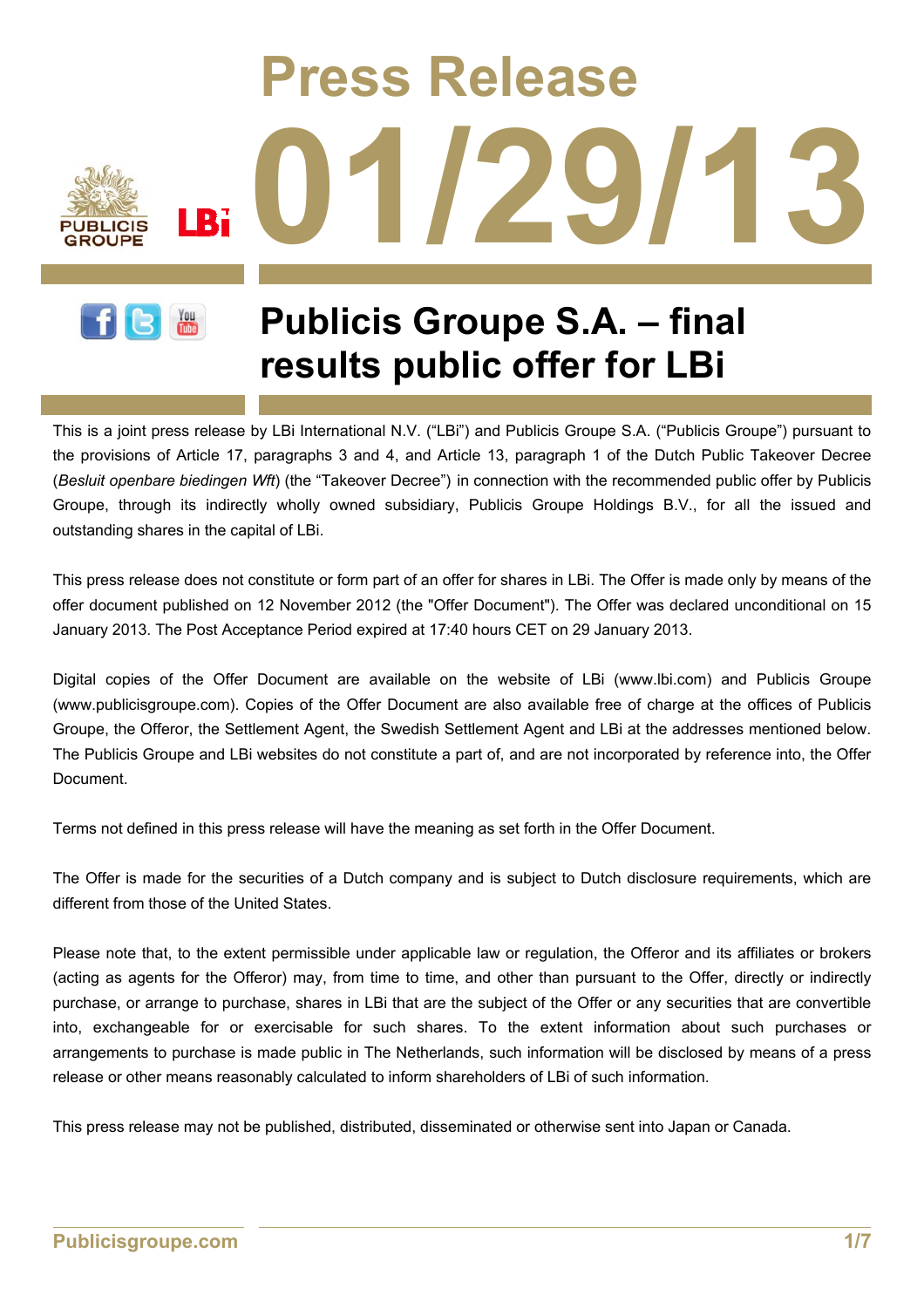**With reference to the joint press releases of Publicis Groupe [EURONEXT Paris: FR0000130577] and LBi [NYSE EURONEXT Amsterdam: LBI], issued on 20 September 2012, 9 October 2012, 12 November 2012 and 15 January 2013, respectively, Publicis Groupe Holdings B.V. ("Publicis Groupe Holdings" or the "Offeror"), an indirectly wholly owned subsidiary of Publicis Groupe, and LBi hereby jointly announce that including Shares tendered during the Post Acceptance Period and Shares purchased today the Offeror holds 95.41% of all the issued and outstanding shares in LBi.** 

During the Post Acceptance Period, which ended at 17:40 hours CET on 29 January 2013, 1,049,998 Shares have been tendered for acceptance under the Offer, representing a value of EUR 2,992,494.

In the course of today, Publicis Groupe has acquired 7,106 shares in LBi at a volume weighted average price of approximately EUR 2.85 per share, a minimum price of EUR 2.85 and a maximum price of EUR 2.85 per share.

This results in the holdings as set out below:

|             | % of issued and     |
|-------------|---------------------|
|             | outstanding capital |
| 7.106       | $0.00\%$            |
| 142,312,828 | 94.71%              |
| 1.049.998   | 0.70%               |
| 143.362.826 | 95.41%              |
|             |                     |

Issued and outstanding capital 150,263,199

The shares in LBi owned by the Offeror after 29 January 2013, together with the shares in LBi tendered under the Offer during the Post Acceptance Period, representing a total of 143,362,826 shares in LBi, represent approximately 95.41% of all the issued and outstanding shares in LBi.

Disregarding shares in LBi held by LBi after settlement of the Offer, the total of shares in LBi owned by Publicis Groupe and shares in LBi tendered under the Offer during the Post Acceptance Period represents approximately  $98\%^2$  of the shares in LBi.

# **Settlement of Shares tendered under the Offer during the Post Acceptance Period**

Shareholders who have validly tendered (or defectively tendered, provided that such defect has been waived by the Offeror) and delivered (*geleverd*) (as applicable) their Shares for acceptance under the Offer during the Post Acceptance Period will receive on the Settlement Date (as defined below) a cash amount of EUR 2.85 per Share, net to the Shareholder in cash, without interest and less any applicable withholding taxes (the "Offer Price") in respect of each Tendered Share.

Payment of the Offer Price per Share for Shares validly tendered (or defectively tendered, provided that such defect has been waived by the Offeror) and delivered (*geleverd*) (as applicable) for acceptance under the Offer during the Post Acceptance Period shall occur on 4 February 2013 (the "Settlement Date").

Shareholders holding Shares through Euroclear Sweden who have tendered their Shares in accordance with Section 5.2(c) of the Offer Document, should be aware that the Offer Price will be converted by the Swedish Settlement Agent from Euro into SEK at the prevailing spot market Euro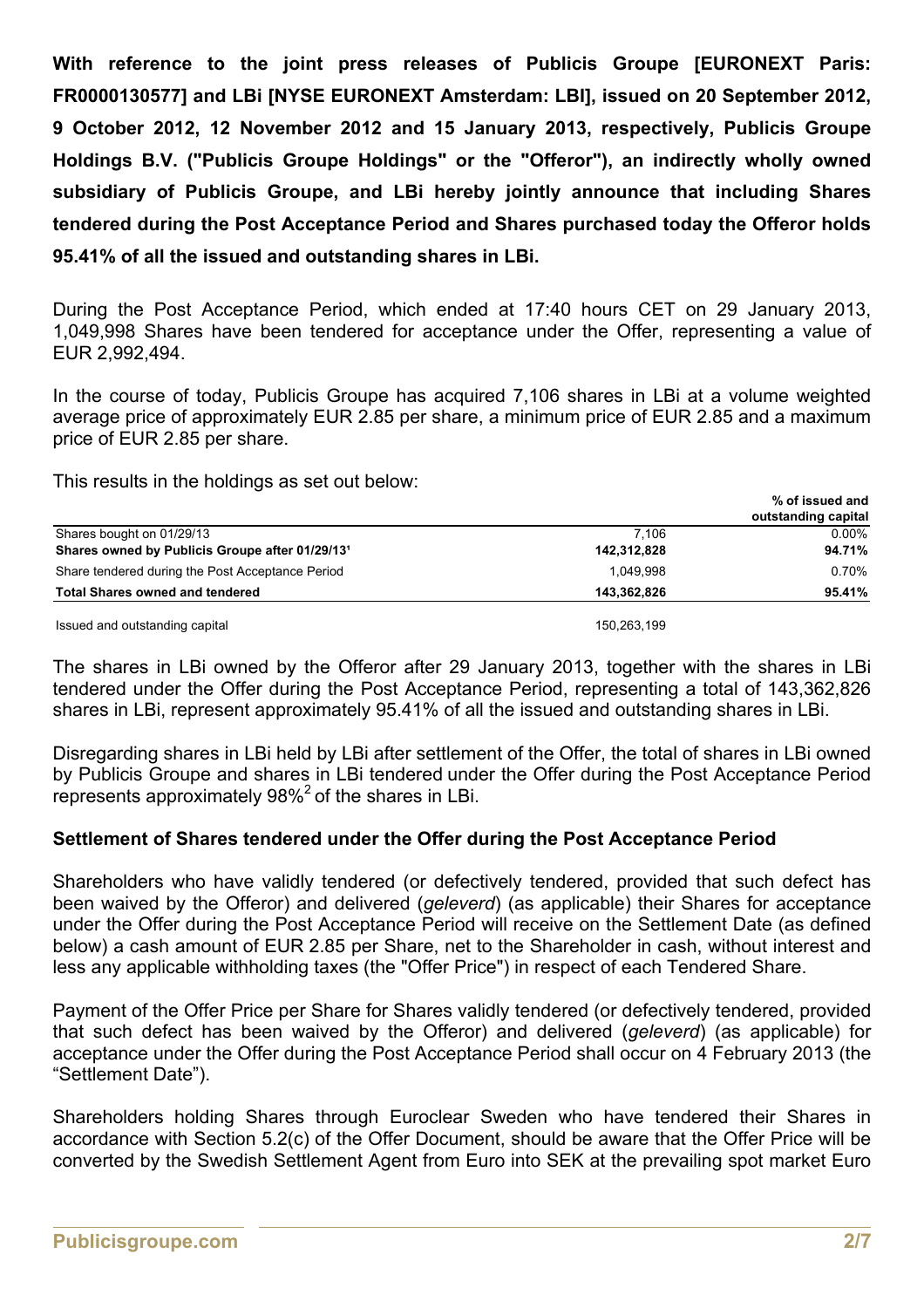to SEK exchange rate on the date on which the funds are received by the Swedish Settlement Agent.

# **Delisting**

In consultation with NYSE Euronext Amsterdam, the listing of the Shares on NYSE Euronext Amsterdam will be terminated as soon as possible.

#### **Squeeze-out proceedings**

As a consequence of the acceptances to date, the Offeror holds sufficient Shares to initiate a takeover squeeze-out procedure in accordance with article 2:359c of the Dutch Civil Code or a statutory squeeze-out procedure in accordance with article 2:92a or 2:201a of the Dutch Civil Code. The Offeror intends to initiate a squeeze-out procedure as soon as possible, in order to acquire the remaining Shares not held by the Offeror.

#### **Offer Document, Circular and further information**

The information in this press release is not intended to be complete and for further information explicit reference is made to the Offer Document and the Circular. The Offer Document and the Circular contain full details of the Offer.

Terms not defined in this press release will have the meaning as set forth in the Offer Document.

Shareholders are advised to review the Offer Document and the Circular in detail and to seek independent advice where appropriate in order to reach a reasoned judgement in respect of the content of the Offer Document, the Circular and the Offer itself.

Digital copies of the Offer Document are available on the website of LBi (www.lbi.com) and Publicis Groupe (www.publicisgroupe.com). Copies of the Offer Document are also available free of charge at the offices of Publicis Groupe, the Offeror, the Settlement Agent, the Swedish Settlement Agent and LBi at the addresses mentioned below. The Publicis Groupe and LBi websites do not constitute a part of, and are not incorporated by reference into, the Offer Document.

Copies of the Circular, the Articles, the proposed amendments to the Articles, LBi's Annual Reports for the Financial Years 2011, 2010 and 2009, the LBi first half-year report 2012 and the LBi Q3 trading update, are available free of charge at the offices of LBi and can be obtained by contacting LBi at the address mentioned below and also on the website of LBi (www.lbi.com).

#### **The Offeror and Publicis Groupe**

Publicis Groupe Holdings B.V. Prof. W.H. Keesomlaan 12 1183 DJ Amstelveen The Netherlands

Publicis Groupe S.A. 133, Avenue des Champs Elysées 75008 Paris Cedex 08 France

#### **LBi**

LBi International N.V. Joop Geesinkweg 209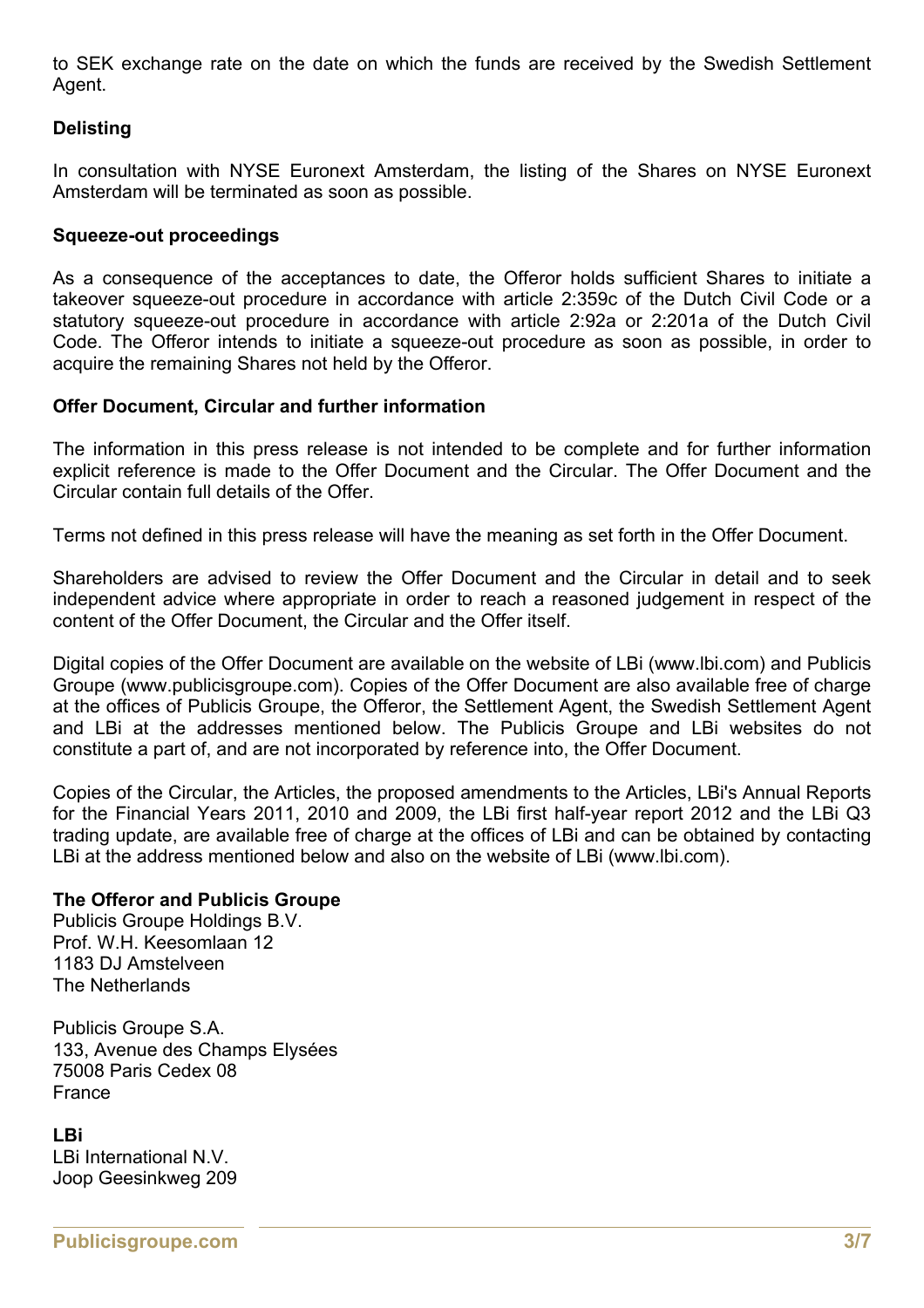1096 AV Amsterdam The Netherlands

#### **The Settlement Agent**

SNS Securities N.V. Nieuwezijds Voorburgwal 162 1012 SJ Amsterdam The Netherlands

#### **Swedish Settlement Agent**

Mangold Fondkommission AB Engelbrektsplan 2 114 34 Stockholm Sweden

#### **Important information**

#### *Restrictions*

The Offer is being made in and from the Netherlands with due observance of such statements, conditions and restrictions as are included in the Offer Document. The Offeror reserves the right to accept any tender under the Offer, which is made by or on behalf of a Shareholder, even if it has not been effected in the manner as set out in the Offer Document.

The distribution of the Offer Document and/or the making of the Offer in jurisdictions other than the Netherlands may be restricted and/or prohibited by law. The Offer is not being made, and the Shares will not be accepted for purchase from or on behalf of any Shareholders, in any jurisdiction in which the making or acceptance thereof would not be in compliance with the securities or other laws or regulations of such jurisdiction or would require any registration, approval or filing with any regulatory authority not expressly contemplated by the terms of the Offer Document. However, acceptances of the Offer by Shareholders not residing in the Netherlands will be accepted by the Offeror if such acceptances comply with (i) the acceptance procedure set out in the Offer Document, and (ii) the applicable laws and regulations in the jurisdiction from which such acceptances have been made. Persons obtaining the Offer Document are required to take due notice and observe all such restrictions and obtain any necessary authorisations, approvals or consents. Neither the Offeror, Publicis Groupe or LBi, nor any of their respective affiliates or any of their respective supervisory or managing directors, employees or advisers accepts any liability for any violation by any person of any such restriction. Outside of the Netherlands, no actions have been taken (nor will actions be taken) to make the Offer possible in any jurisdiction where such actions would be required. In addition, the Offer Document has not been filed with nor recognised by the authorities of any jurisdiction other than the Netherlands.

Any person (including, without limitation, custodians, nominees and trustees) who would or otherwise intends to forward the Offer Document or any related document to any jurisdiction outside the Netherlands should carefully read Section 1 (Restrictions) and Section 2 (Important information) of the Offer Document before taking any action. The release, publication or distribution of the Offer Document and any documentation regarding the Offer or the making of the Offer in jurisdictions other than the Netherlands may be restricted by law and therefore persons into whose possession the Offer Document comes should inform themselves about and observe such restrictions. Any failure to comply with any such restrictions may constitute a violation of the law of any such jurisdiction. Neither the Offeror, Publicis Groupe or LBi, nor any of their respective affiliates or any of their respective supervisory or managing directors, employees or advisers accepts any liability for any violation by any person of any such restriction.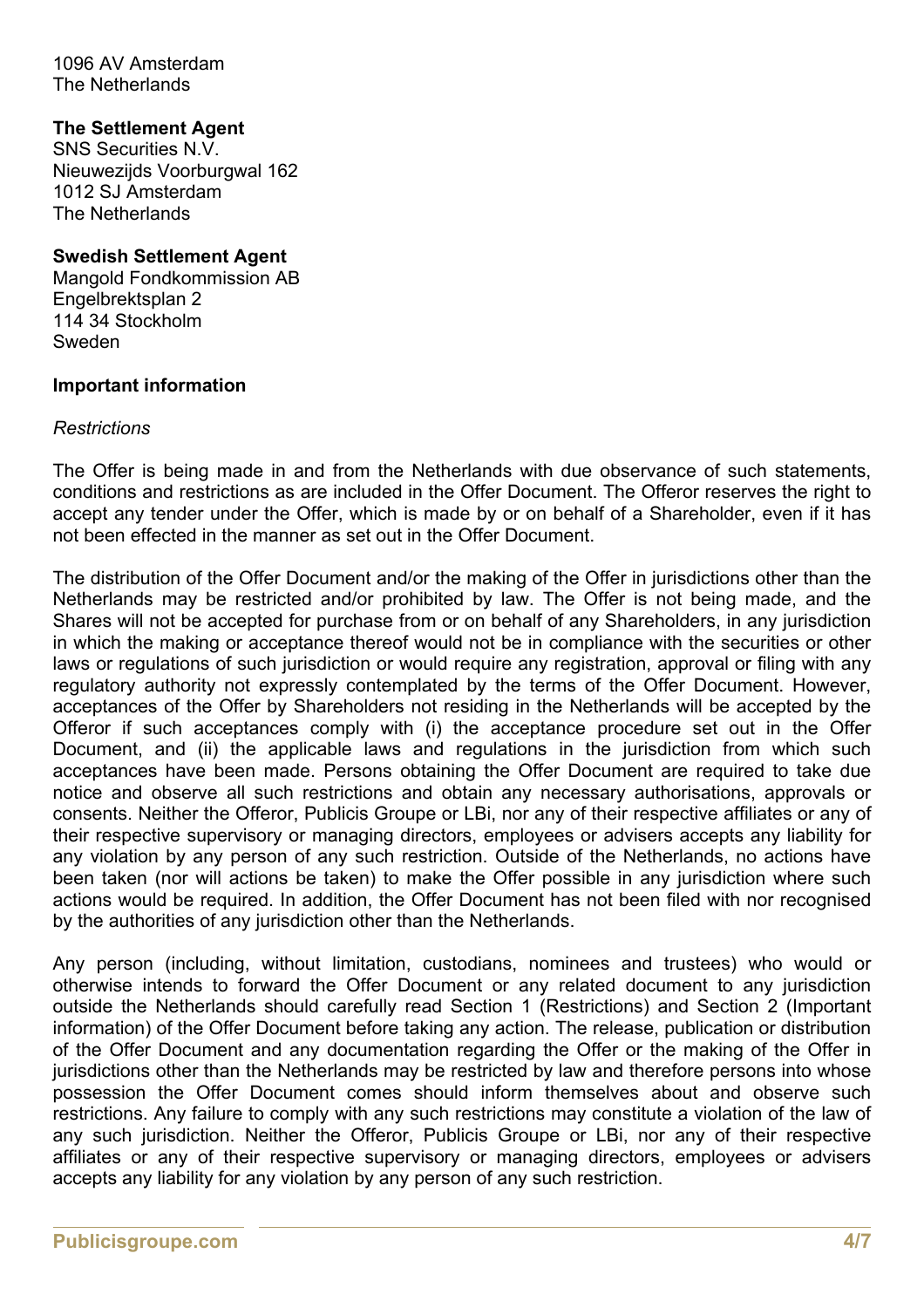#### *United States of America*

The Offer is made for the securities of a Dutch company and is subject to Dutch disclosure requirements, which are different from those of the United States. Financial statements included in the document, if any, have been prepared in accordance with International Financial Reporting Standards (IFRS) as adopted by the EU and thus may not be comparable to the financial statements of United States companies. The Offer will be made in the United States pursuant to Section 14(e) of, and Regulation 14E under, the US Securities Exchange Act of 1934, as amended (the "US Exchange Act"), subject to the exemptions provided by Rule 14d-1(c) under the US Exchange Act and otherwise in accordance with the requirements of the Merger Rules. Accordingly, the Offer will be subject to disclosure and procedural requirements that are different from those applicable under United States domestic tender offer procedures and law.

It may be difficult for Shareholders to enforce their rights and claims arising under the federal securities laws, since the Offeror and LBi are located in a country other than the United States, and some or all of their officers and directors may be residents of a country other than the United States. Shareholders may not be able to sue a non-US company or its officers or directors in a non-US court for violations of US securities laws. It may be difficult to compel a non-US company and its affiliates to subject themselves to a US court's judgments.

Please note that, to the extent permissible under applicable law or regulation, the Offeror and its affiliates or brokers (acting as agents for the Offeror) may, from time to time, and other than pursuant to the Offer, directly or indirectly purchase, or arrange to purchase, shares in LBi that are the subject of the Offer or any securities that are convertible into, exchangeable for or exercisable for such shares. To the extent information about such purchases or arrangements to purchase is made public in The Netherlands, such information will be disclosed by means of a press release or other means reasonably calculated to inform Shareholders of such information.

Each United States shareholder of LBi is urged to consult with its independent professional adviser regarding the acceptance of the Offer including, without limitation, to consider the tax consequences associated with such shareholder's election to participate in the Offer.

The Offer Document has not been submitted to or reviewed by the United States Securities and Exchange Commission ("SEC") or any state securities commission. Neither the SEC nor any such state securities commission has approved or disapproved of the Offer, passed upon the fairness or merits of the Offer, or passed upon the adequacy or accuracy of the disclosure contained in the Offer Document. Any representation to the contrary is a criminal offence in the United States of America.

# *Canada and Japan*

The Offer and any solicitation in respect thereof is not being made, directly or indirectly, in or into Canada or Japan, or by use of the mailing systems, or by any means or instrumentality of interstate or foreign commerce, or any facilities of a national securities exchange, of Canada or Japan. This includes, but is not limited to, post, facsimile transmission, telex or any other electronic form of transmission and telephone. Accordingly, copies of the Offer Document and any related press announcements, acceptance forms and other documents are not being sent and must not be mailed or otherwise distributed or sent in, into or from Canada or Japan or, in their capacities as such, to custodians, nominees or trustees holding Shares for persons residing in Canada or Japan. Persons receiving the Offer Document and/or such other documents must not distribute or send them in, into or from Canada or Japan, or use such mailing systems or any such means, instrumentality or facilities for any purpose in connection with the Offer; so doing will invalidate any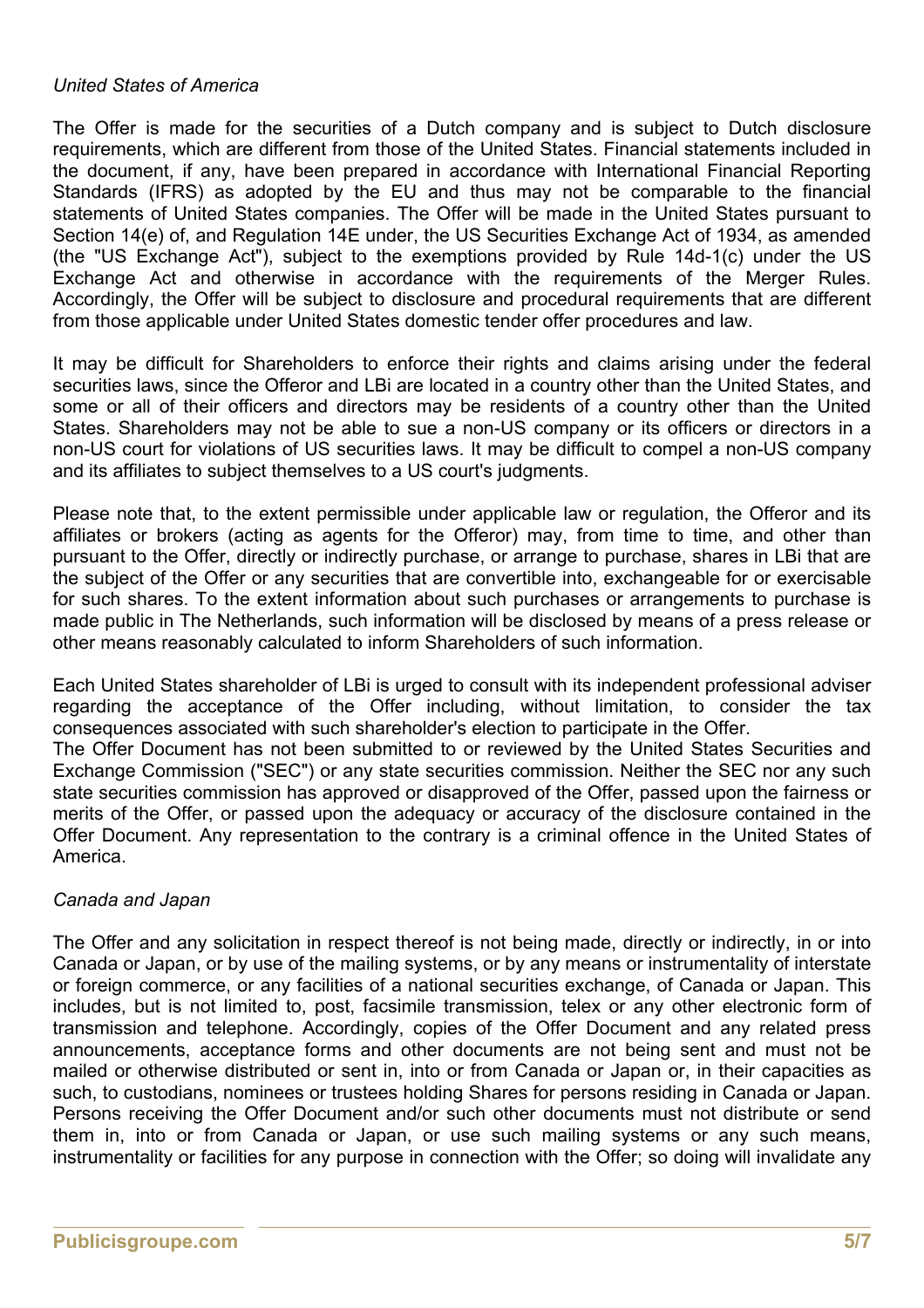purported acceptance of the Offer. The Offeror will not accept any tender by any such use, means, instrumentality or facility from within Canada or Japan.

Tender and transfer of Shares constitutes a representation and warranty that the person tendering the Shares (i) has not received or sent copies of the Offer Document or any related documents in, into or from Canada or Japan and (ii) has not otherwise utilised in connection with the Offer, directly or indirectly, the mailing systems or any means or instrumentality including, without limitation, facsimile transmission, telex and telephone of interstate or foreign commerce, or any facility of a national securities exchange of. Canada or Japan. The Offeror reserves the right to refuse to accept any purported acceptance that does not comply with the foregoing restrictions, any such purported acceptance will be null, void and without effect.

#### *Forward looking statements*

This announcement and the Offer Document include "forward-looking statements" including statements about the expected timing and completion of the Offer. Forward-looking statements involve known or unknown risk and uncertainty because these statements relate to events and depend on circumstances that may occur in the future. Generally, words such as "may", "should", "aim", "will", "expect", "intend", "estimate", "anticipate", "believe", "plan", "seek", "continue" or similar expressions identify forward-looking statements. Each of the Offeror, Publicis Groupe and LBi, and any of their respective affiliates, each with respect to the statements it has provided, believes the expectations reflected in such forward-looking statements are based on reasonable assumptions. Nevertheless, no assurance can be given that such statements will be fulfilled or prove to be correct, and no representations are made as to the future accuracy and completeness of such statements. Any such forward-looking statements must be considered together with the fact that actual events or results may vary materially from such forward-looking statements due to, among other things, political, economic or legal changes in the markets and environments in which the Offeror, Publicis Groupe and/or LBi does business, to competitive developments or risks inherent to the Offeror's, Publicis Groupe's or LBi's business plans and to uncertainties, risk and volatility in financial markets and other factors affecting the Offeror, Publicis Groupe and/or LBi.

The Offeror, Publicis Groupe and LBi undertake no obligation to publicly update or revise any forward-looking statements, whether as a result of new information, future events or otherwise, except as required by applicable laws and regulations or by any competent regulatory authority.

Notes:

- 1. This is including the 107,330,624 shares tendered during the Acceptance Period in respect of which settlement took place on 21 January 2013
- 2. Rounded figure